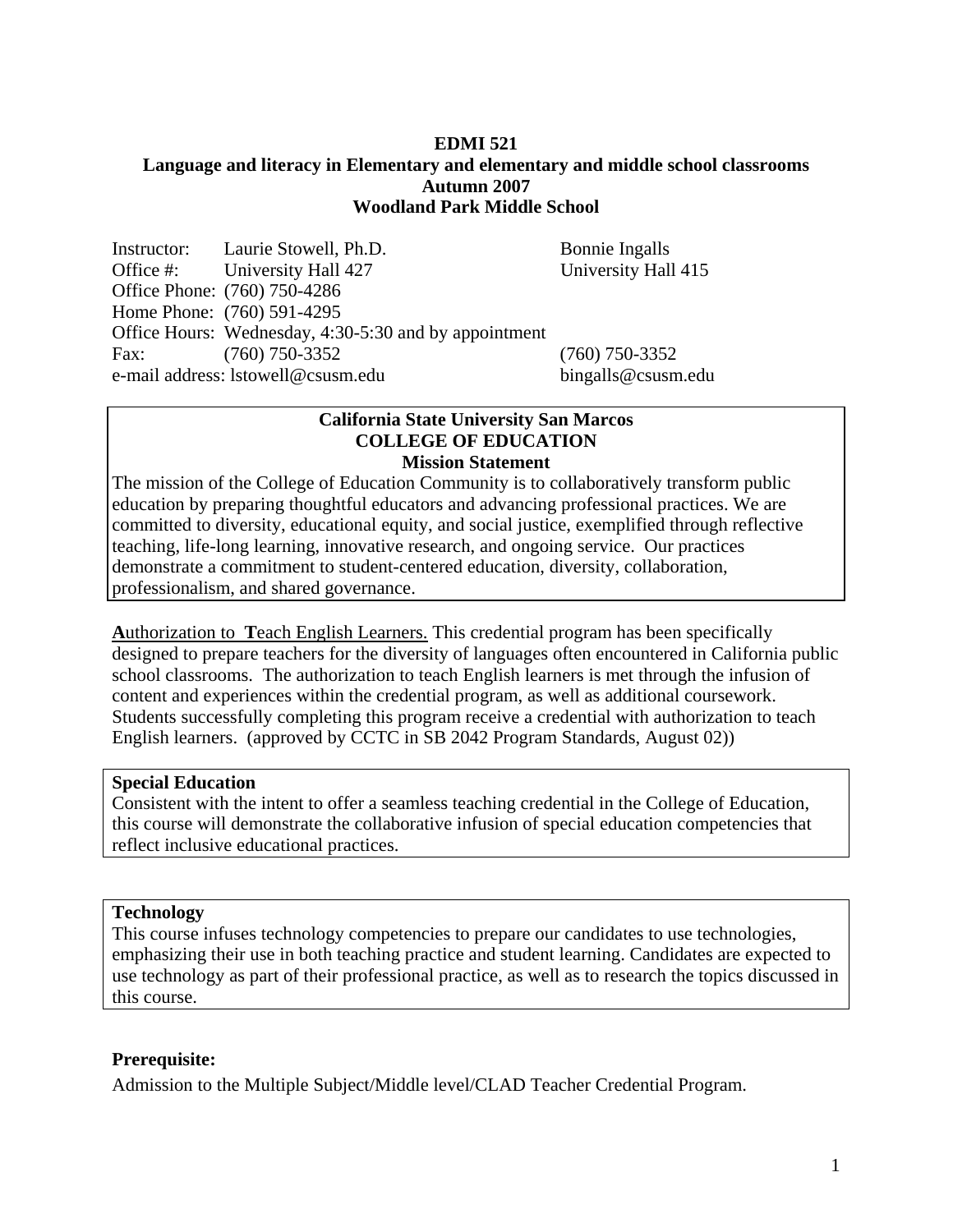Students with Disabilities Requiring Reasonable Accommodations. Students are approved for services through the Disabled Student Services Office (DSS). This office is located in Craven Hall 5205, and can be contacted by phone at (760) 750-4905, or TTY (760) 750-4909. Students authorized by DSS to receive reasonable accommodations should meet with their instructor during office hours or, in order to ensure confidentiality in a more private setting.

### All University Writing Requirement

Writing requirements for this class will be met as described in the assignments. Every course at the university, including this one, must have a writing requirement of at least 2500 words.

## CSUSM Academic Honesty Policy

"Students will be expected to adhere to standards of academic honesty and integrity, as outlined in the Student Academic Honesty Policy. All written work and oral presentation assignments must be original work. All ideas/materials that are borrowed from other sources must have appropriate references to the original sources. Any quoted material should give credit to the source and be punctuated with quotation marks.

Students are responsible for honest completion of their work including examinations. There will be no tolerance for infractions. If you believe there has been an infraction by someone in the class, please bring it to the instructor's attention. The instructor reserves the right to discipline any student for academic dishonesty in accordance with the general rules and regulations of the university. Disciplinary action may include the lowering of grades and/or the assignment of a failing grade for an exam, assignment, or the class as a whole."

Incidents of Academic Dishonesty will be reported to the Dean of Students. Sanctions at the University level may include suspension or expulsion from the University.

### Plagiarism:

As an educator, it is expected that each student will do his/her own work, and contribute equally to group projects and processes. Plagiarism or cheating is unacceptable under any circumstances. If you are in doubt about whether your work is paraphrased or plagiarized see the Plagiarism Prevention for Students website http://library.csusm.edu/plagiarism/index.html. If there are questions about academic honesty, please consult the University catalog.

### Electronic Communication Protocol

Email & On-Line Discussion Protocol Electronic correspondence (e-mail and on-line discussion) is a part of your professional interactions. If you need to contact instructor or other students, e-mail is often the easiest way to do so. It is my intention to respond to all received emails in a timely manner. Please be reminded that e-mail and on-line discussions are a very specific form of communication, with their own form of nuances and meanings. For instance, electronic messages sent with all upper case letters, major typos, or slang, often communicates more than the sender originally intended. With that said, please be mindful of all e-mail and online discussion messages you send, to your colleagues, to faculty members in the College of Education, or to persons within the greater educational community. All electronic messages should be crafted with professionalism and care. **Things to consider**: Would I say in person what this e-mail specifically says? How could this e-mail be misconstrued? Does this e-mail represent my highest self? Am I sending this e-mail to avoid a face-to-face conversation? In addition, if there is ever a concern with an electronic message sent to you, please talk to that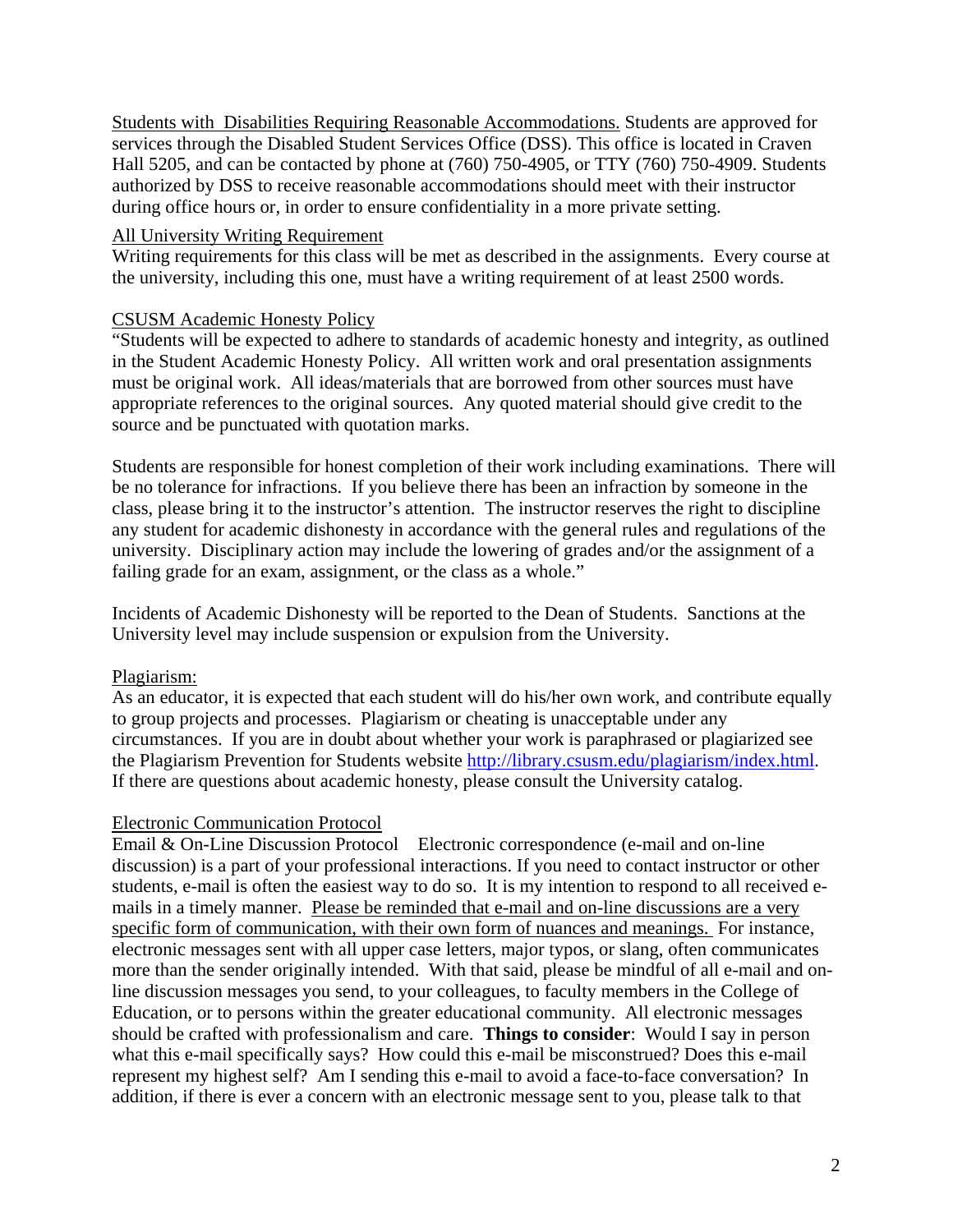person face-to-face to correct any confusion. For more guidance see Core Rules of Netiquette at *http://www.albion.com/netiquette/corerules.html* 

### Course Description

The primary aim of this course is for students to develop an understanding of the theory, methodology and assessment of English language arts and second language learning in integrated and inclusive elementary and middle school classrooms.

# **Standard Alignment:**

The course objectives, assignments, and assessments have been aligned with the CTC standards for Multiple Subjects Credential. Please be sure to incorporate artifacts from this class into your final comprehensive portfolio. The following standards are a primary emphasis in this course:

TPE 1a-Subject Specific Pedagogical Skills for MS Teaching TPE 4-Making Content Accessible

## **Teacher Performance Expectation (TPE) Competencies:**

This course is designed to help teachers seeking the Multiple Subjects Credential to develop the skills, knowledge, and attitudes necessary to assist schools and district in implementing an effective programs for all students. The successful candidate will be able to merge theory and practice in order to realize a comprehensive and extensive educational program for all students. The following TPE's are addressed in this course:

## **Task Stream, TPE's, and Assignments**

TPE Reflective Writing for Task Stream: This course requires that you address the TPE's listed above for your Task Stream Electronic Portfolio. You will address these TPE's by completing course assignments. Completion of the course assignments includes submitting them in the appropriate format to your electronic portfolio. Assessment of your TPE's is directly related to the assessment of your course assignments. You will write summary reflections to be submitted, responded to, and archived via Task Stream. We will discuss this further in class and provide lots of support to do this.

### http://lynx.csusm.edu/coe/eportfolio/index.asp

This will take you to the CSUSM COE website where you can get help with how to create your electronic portfolio and information on the required elements.

### http://www.taskstream.com

This is the TaskStream home page where you will register for Taskstream and return to when working on your electronic portfolio.

| <b>REQUIRED TEXTS:</b> | Beers, K. & B. Samuels. (1998) Into Focus: Understanding and |
|------------------------|--------------------------------------------------------------|
|                        | creating middle school readers. Mass.: Christopher Gordon.   |

Cunningham, P and Allington, R. (1999)  $(3<sup>nd</sup>$  ed.)Classrooms that wor*k.* NewYork: Longman.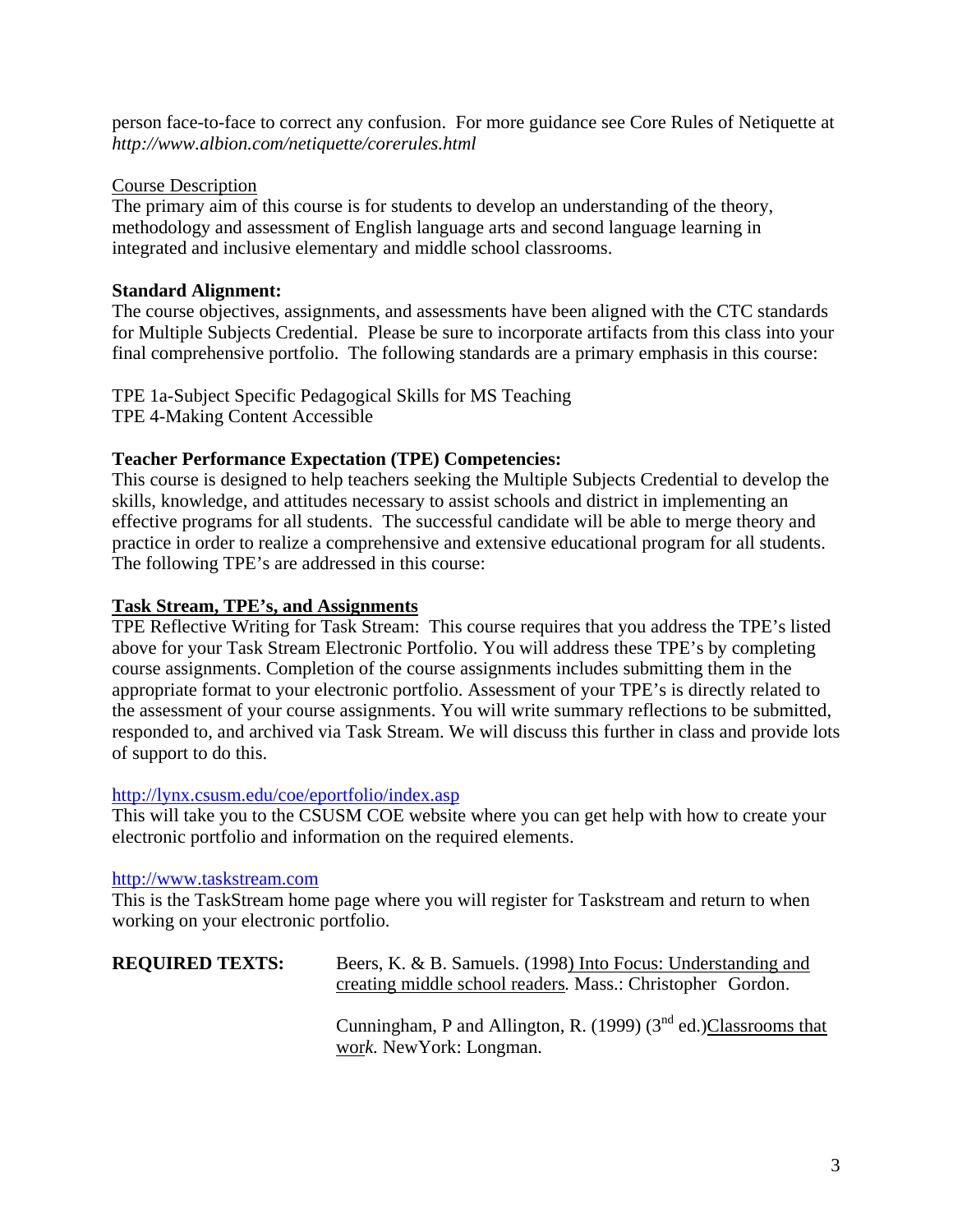|                                         | NCTE, Voices in the middle, Spelling Counts. Vol. 9 No. 3<br>(March 2002)                                                                                                                                                                                       |
|-----------------------------------------|-----------------------------------------------------------------------------------------------------------------------------------------------------------------------------------------------------------------------------------------------------------------|
|                                         | Rethinking our classrooms 2: Teaching for Equity and social<br><i>justice</i>                                                                                                                                                                                   |
|                                         | Routman, R. (2003) Reading Essentials Portsmouth: Heinemann.                                                                                                                                                                                                    |
|                                         | Packet of readings available at CopyServe                                                                                                                                                                                                                       |
| <b>Recommended Books:</b><br>(Optional) | Cunningham, P. $(4^{rd}$ ed.) Phonics They Use<br>Zarrillo, J. J. (2002). ( $2nd$ ed.) Ready for RICA: A test preparation<br>guide for California's Reading Instruction Competence<br>Assessment. Merrill Prentice Hall.                                        |
| Young Adolescent Lit.:                  | You will read <b>ONE</b> of<br>the following:                                                                                                                                                                                                                   |
|                                         | Fleischman, P. Seedfolks<br>Meyers, W. D (2006) Autobiography of my dead brother<br>Koss, Amy Goldman (2003) The cheat<br>Wilhelm, D. (2004) The revealers<br>Roertge, R. (2003) Shakespeare bats cleanup<br>Birney, B. The seven wonders of Sassafrass Springs |

#### **OBJECTIVES**

# **KNOWLEDGE**

Students will:

\*gain an understanding of how a first and second language is acquired.

 \*gain an understanding of the reading and writing processes and their relationship to thought, language and learning.

\*gain an understanding of how people learn to read and write in their first and second language

\*become familiar with current approaches to the teaching of reading and writing, the theoretical bases of such approaches, and some of the controversy surrounding them. \*become familiar with current approaches to the teaching of reading and writing in culturally and linguistically diverse middle school classrooms

\*become familiar with classroom diagnostic techniques and evaluation procedures.

# **SKILLS**

Students will:

\*become sensitive observers of children's language using behaviors.

\*analyze children's reading and writing behavior as a basis for making instructional decisions

\*develop the ability to select appropriate materials and instructional strategies to meet the individual needs of students

\*learn how to organize the classroom for teaching reading and writing to culturally and linguistically diverse populations.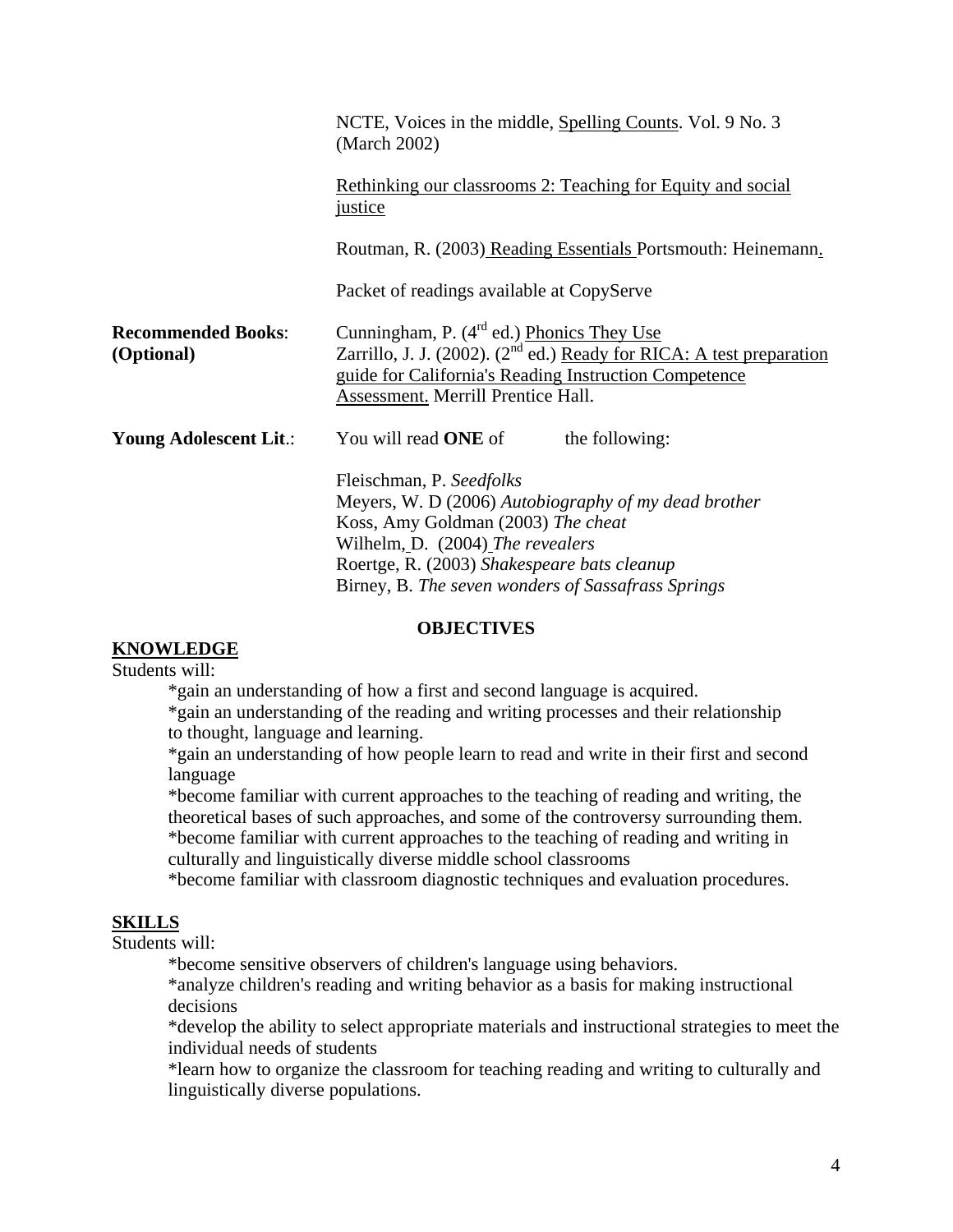# **ATTITUDES AND VALUES**

Students will:

 \*develop an appreciation for the natural language abilities children possess for processing and producing print

 \*develop an appreciation for the need and value of integrating reading and writing into all areas of the curriculum

\*affirm the importance of a rich environment for developing an effective language arts program.

 \*develop a sensitivity to and appreciation for culturally and linguistically diverse learners.

 \*develop an appreciation for the importance of reading and writing for their own personal and professional growth

 \*develop a respect for each student, his/her abilities and background and the student's right to instruction that meets his or her individual needs.

# **REQUIREMENTS:**

**Reading reflections (30 pts.)**: It is expected that everyone will understand all the readings and will come to class prepared to discuss them. Write at least 3 comments or questions from the readings for that session. **Do not summarize**. Please give thoughtful reactions, responses, and reflections. If the readings are from more than one book, try to comment on more than one book. We will use these as the basis of our discussion at the beginning of some classes. I will collect them at the beginning of each session and they should show that you have done the reading. You do not have to write comment cards for the young adolescent literature. **You have 3 free passes!**

**Primary Observation Reflections (Total 20 pts):** We have scheduled one half days to observe in elementary classrooms, one will be focused on reading and one will be focused on writing. Take notes on what you see in the classrooms while you are there. Following our visits we will debrief the experiences in class and you will write a 2-3 page reflection on your observation of effective practices in teaching reading and writing to children. **DUE: September 17** 

**Your observation notes on the day you observe will look like this:** 

Example:

**Topic**: Phonics Instruction

**Date/Time** 9/7/07 9:00-10:00

**Place** (school/grade/classrooms) Discovery Elementary, Monolingual 1<sup>st</sup> grade **Activity**: Teacher taught "B"sound using alphabet cards and the pocket chart. Students wrote words beginning with B then illustrated the following-bird, ball, balloon, and boat. **Reflective Notes:** The teacher did a good job being inclusive with all students. Accommodations were made for second language learners when the teacher used some words that were close cognates (ball-bola) to help the students make connections. I noticed that one of the children who had trouble focusing was seated next to the teacher. She was very effective in selecting children to participate in order to ensure that the students did not get out of hand. I would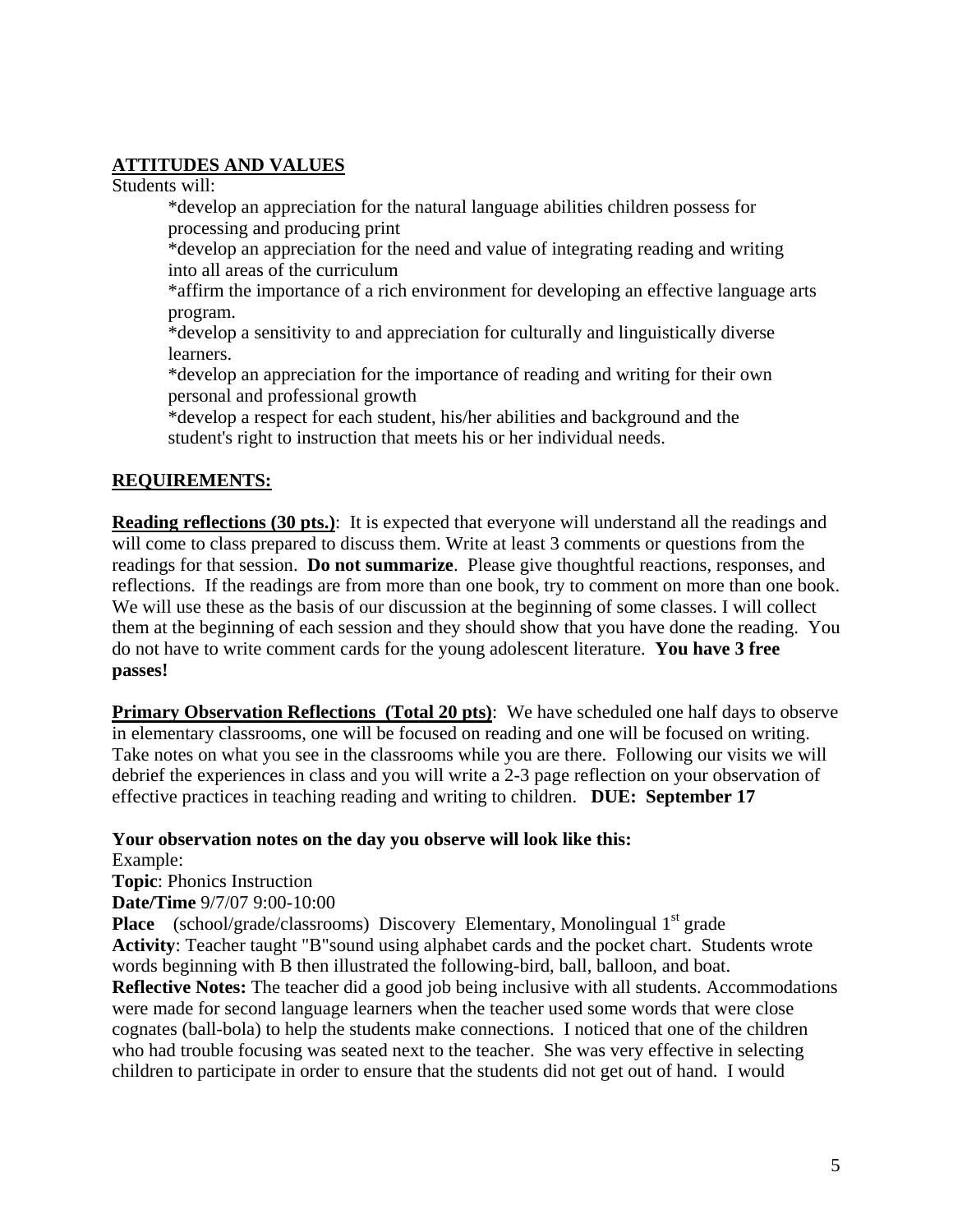modify this lesson in order to help English learners by using some cognates in Spanish and showing the students how beginning sounds work in their language.

Please do try to observe a lesson in each of the areas of the RICA Notebook for this semester:

- Phonemic Awareness
- Concepts About Print
- Phonics Instruction
- Spelling Instruction
- Reading Comprehension-Narrative
- Supporting Reading through Oral and Written Language Development
- Vocabulary Development
- Writing

Try to answer the following questions in your reflection:

- 1. How was the room organized, the physical layout?
- 2. Was there a classroom library? Was it organized in any particular way?
- 3. What opportunities did students have for independent reading?
- 4. Did the teacher work in small groups? How were the groups organized? How were students placed in groups?
- 5. What was the rest of the class doing when the teacher worked in small groups?
- 6. Did you see lessons in the following areas:

Phonemic Awareness Concepts About Print Phonics Instruction Spelling Instruction Reading Comprehension-Narrative Supporting Reading through Oral and Written Language Development Vocabulary Development

What took place – what was the nature of the instruction?

- 7. Did the teacher read aloud?
- 8. How much time was spent on reading instruction?
- 9. Was it a literacy rich environment? How so?
- 10. Was there evidence of student work in the room? What kind?
- 11. Did you see any kind of reading assessment? What was it? What was being assessed?
- 12. What else did you notice about early reading instruction?

Your final reflection will be a narrative about what you saw and your reflections on them. Please include the setting (small group, large group, one-on-one), what the teacher and the students did and what accommodations were made for students with special needs, or English language learners.

**Reading Strategy lessons (20 pts.)** Each of you individually will present one lesson (no longer than 15 minutes please) on a reading or writing **strategy**. Write a lesson plan and bring enough copies for the cohort on the day you demonstrate your lesson. These can be lessons you would teach individually, in a small group or a whole class. Make your lesson active, interesting, fun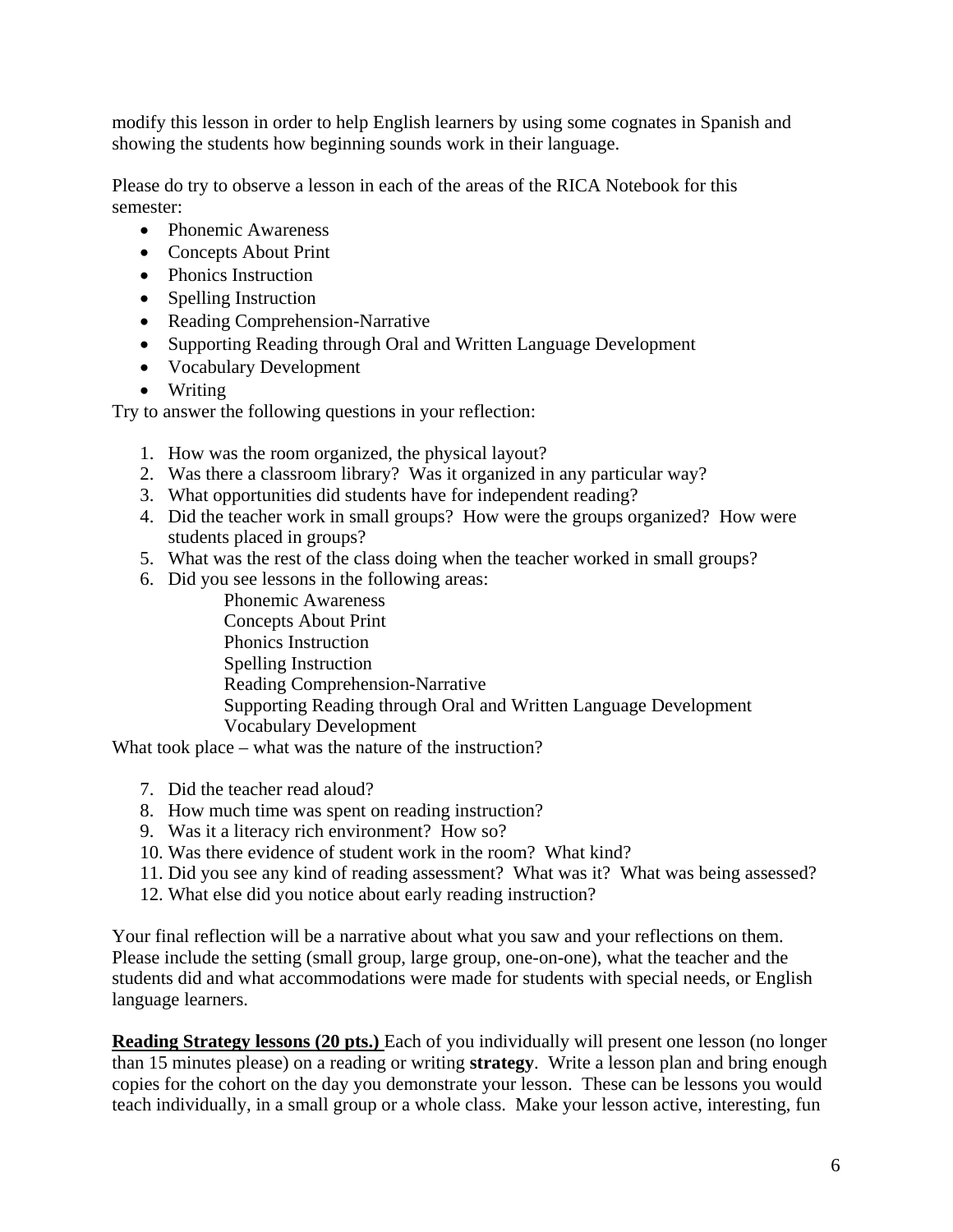and meaningful. Feel free to use the required literature for this class. Be sure to ask yourself how this lesson is related to real reading and writing. If you can't answer that, you may want to rethink your choice for a lesson. Examples of strategies are: Make predictions Form hypothesis Support the hypotheses you make Monitor comprehension while reading Form mental pictures while you read Summarize what you read Make inferences Ask questions of yourself while you read Use context clues to figure out words you don't know Sound out a word you don't know Choose books you can read Organize information while you read. Relate what you are reading to what you already know Recognize the main idea of a story Identify patterns in a text

## **Bring enough copies for the cohort on the day you demonstrate your lesson. DUE: Sign up**

**Literature Circle Preparation (10 points) .** You will read one adolescent literature book, select a literature circle role and prepare a role sheet for use in your literature circle. You will also write a 2-3-page reflection on your piece of literature. The reflection is not a summary but will include your opinion of the book, how it could be used in a language arts classroom as well as what accommodations might need to be made for students with special needs and English Language Learners. **DUE: September 28**

**TPE Reflective Statements (10 points)** In EDMI 521, you are specifically responsible for writing a reflective statement for TPEs 1a and 4 in the TaskStream Electronic Portfolio. Each reflection (TPE 7 and 15) should be approximately 200-300 words (the goal is to be succinct not to count words) and focus on a description, analysis, reflection sequence. *You must attach your reading lesson plan and first grade observation as an artifact to support your ideas for both reflective statements. (TPEs 1a and 4)*. You may attach other artifacts which also support your ideas. The same artifact may appear in multiple TPE reflections. When you submit each TPE reflection, you will receive feedback from me. When the reflection is finalized, it will become a permanent record in your TaskStream Portfolio. You may return to the TPE at another point in your program and make modifications as your understanding deepens. **Drafts of your TPE Reflective Statements are due on Oct. 1 Bring them to class for feedback. Final draft Oct. 15***.* 

Each TPE reflective statement must include:

- 1. a description of the teacher candidate's learning with respect to the specific TPE being addressed (refer to *TPEs-at-a-Glance with Salient Features*)
- 2. an analysis of how the attached artifact(s) is (are) evidence of that learning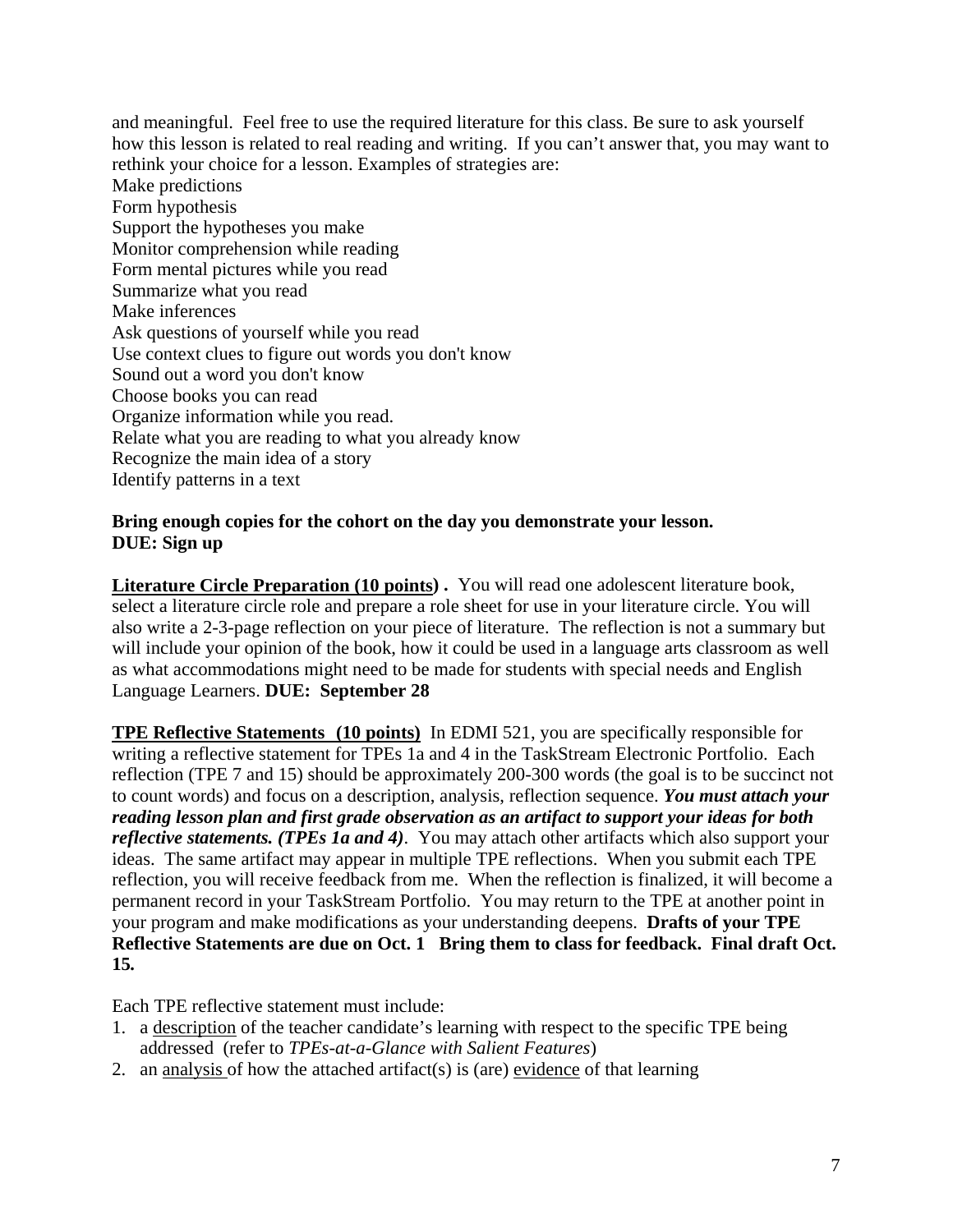3. a reflection describing personal significance of this learning and/or next steps in the journey toward continuing to meet this TPE

**Professional Disposition (10 Points)** Grading will also include a component of "professional demeanor." Students will conduct themselves in ways that are generally expected of those who are entering the education profession. This includes but is not limited to the following:

- On-time arrival to all class sessions:
- Advance preparation of readings and timely submission of assignments;
- Respectful participation in all settings (e.g., whole group, small group, in/outside of class); Carefully considered, culturally aware approaches to solution-finding

**RICA Study notebook:** This is not for a grade, but will help you get organized to study for the RICA exam. Get a three ring binder and 12 dividers.

# **RICA Resource Notebook:**

• The Notebook will be organized around the 13 RICA Content Areas (see the RICA Registration Bulletin, p.39-45)

Each section of the notebook could contain the following:

- A RICA analysis sheet including: (a) what this content area(s) is about (Put it in your own words  $-2$  to 4 sentences), (b) 2 ways of assessing this content area (include rationale); and (c) 1 way of teaching it (description and accommodations). Describe the teaching strategy and explain how it supports reading, writing and/or language arts development.
- An lesson observation form
- A technology-rich assignment that enhances your teaching and student learning
- Lesson plans, articles, and any other resources collected within class or student teaching that would be helpful.

For the first semester we will need to complete the following content areas:

- Section 1 Conducting ongoing assessment of reading development
- Section 2: Planning, Organizing, and Managing Reading Instruction
- Section 3: Phonemic Awareness
- Section 4: Concepts About Print
- Section 5: Systematic, Explicit Phonics and Other Word Identification Strategies
- Section 6: Spelling Instruction
- Section 7: Reading Comprehension Narrative
- Section12: Vocabulary Development
- Section 13: Structure of the English Language
- Section 14 Special Needs/accommodating all learners

You can choose how to organize this information in your notebook. You may include course assignments (lesson plan,, classroom observations, choice project, etc.), course handouts and materials from your classroom/school site, examples of lesson plans and student work, information from internet sources or professional journals. You may want to include strategies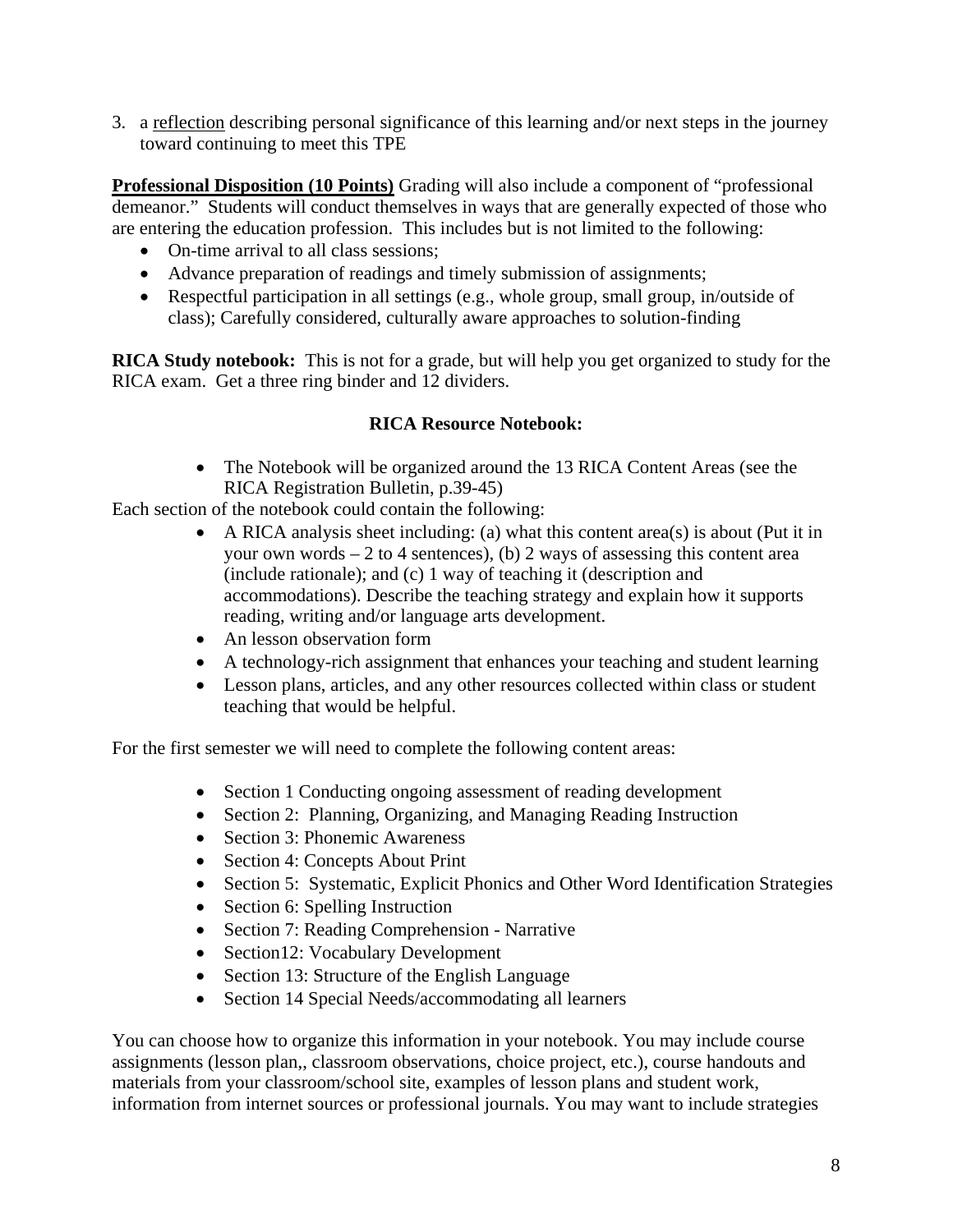you will use to teach these content areas. You may even include pictures of students learning a specific strategy as well as your reflection on what was happening, why it worked or didn't work and why that was. You may include one (or more) successful activities that you used in the classroom (must be related to language arts instruction).

The resource notebook will contain samples of your learning and understanding, and examples of your work that demonstrate that you are ready to instruct children in reading, writing, listening and speaking. Feel free to use a variety of graphic and written presentations, as best suits your learning style, in order to show your learning and understanding. Use a three-ring binder to organize your materials. Work with a friend so you can exchange ideas.

As you learn about assessment, phonemic awareness, the use of phonics, comprehension strategies and other components crucial to effective literacy instruction, compiling your resource notebook will help you prepare and review the content areas assessed by the RICA test. More importantly, it will serve as a resource for you in the future, and may be used for job interviews to illustrate your knowledge and experiences.

Note: Besides the course readings, Dr. Alice Quiocho's web site can also serve as a resource. The address is: http://www.csusm.edu/Quiocho. Click on "reading instruction portfolio." See the section on accommodations for ideas on ways to support second language learners. Each section of the notebook could contain the following:

- A RICA analysis sheet including:
- (a) what this content area(s) is about (Put it in your own words  $-2$  to 4 sentences),
- (b) 2 ways of assessing this content area (include rationale), and

(c) 1 way of teaching it (description and accommodations). Describe the teaching strategy and explain how it supports reading, writing and/or language arts development. Include description of 3 accommodations minimum.

- An observation form (except for section 1).
- A technology-rich assignment that enhances your teaching and student learning.
- Lesson plans, articles, and any other resources collected within class or student teaching that would be helpful.

### Example 1 **California Reading Initiative Reading/ Language Arts Components Grid**

| <b>Component</b> | <b>How to Assess</b><br>include rationale) | <b>How to Teach It</b><br>(Strategies) | <b>Accommodations</b><br>(at least 3) |
|------------------|--------------------------------------------|----------------------------------------|---------------------------------------|
|                  |                                            |                                        |                                       |
|                  |                                            |                                        |                                       |
|                  |                                            |                                        |                                       |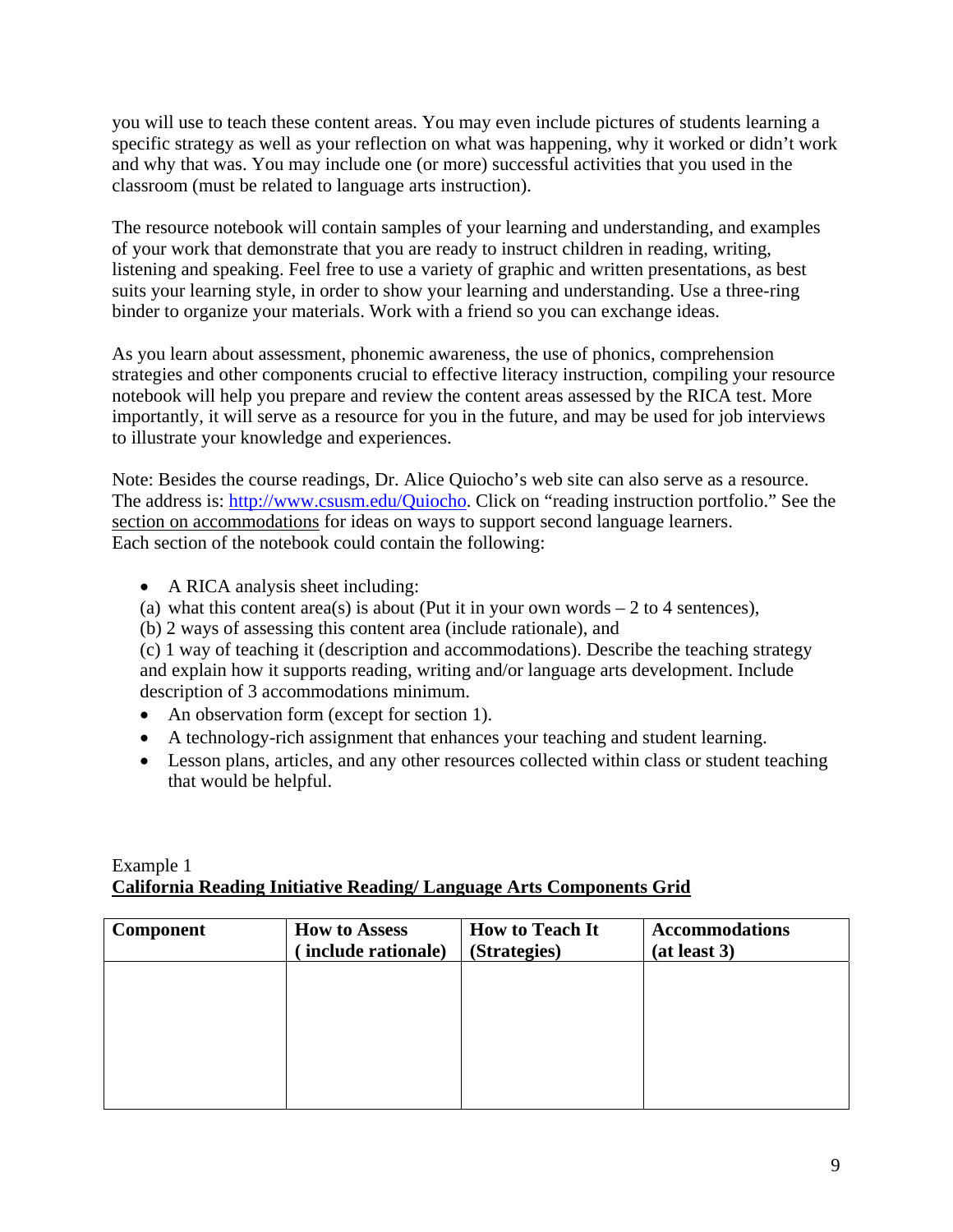| <b>Component</b>      | <b>How to Assess</b>                                                                                                                                                                                                                                                                                                                                                                                                                                                                                                                                                                   | <b>How to Teach it</b>                                                                                                                                                                                                                                                                                                                                                                                                                                                                                                                                                                                                                                                                          | <b>Accommodations</b>                                                                                                                                                                                                                                                                                                                                                                                                                                                                                                                                                                                                                                                                                                                                                                                                                                                                    |
|-----------------------|----------------------------------------------------------------------------------------------------------------------------------------------------------------------------------------------------------------------------------------------------------------------------------------------------------------------------------------------------------------------------------------------------------------------------------------------------------------------------------------------------------------------------------------------------------------------------------------|-------------------------------------------------------------------------------------------------------------------------------------------------------------------------------------------------------------------------------------------------------------------------------------------------------------------------------------------------------------------------------------------------------------------------------------------------------------------------------------------------------------------------------------------------------------------------------------------------------------------------------------------------------------------------------------------------|------------------------------------------------------------------------------------------------------------------------------------------------------------------------------------------------------------------------------------------------------------------------------------------------------------------------------------------------------------------------------------------------------------------------------------------------------------------------------------------------------------------------------------------------------------------------------------------------------------------------------------------------------------------------------------------------------------------------------------------------------------------------------------------------------------------------------------------------------------------------------------------|
| Phonemic<br>Awareness | Phonemic awareness is<br>assessed by finding out<br>whether or not the student<br>is capable of manipulating<br>the language. For<br>example;<br>I would ask a student<br>to pick out the first<br>sound or last sound of<br>a word,<br>I would ask the<br>$\bullet$<br>student to identify,<br>pronounce and blend<br>sounds or a segment of<br>a word,<br>I would ask students<br>to identify sentences,<br>words, or sounds to<br>see if they are aware<br>of the structure of a<br>sentence.<br><b>Assessment Tools</b><br>1.) The Yopp-Singer Test<br>of Phonemic<br>Segmentation | (Strategies)<br>These are strategies that<br>can be used to teach<br>ELL and non-ELL<br>students phonetic<br>awareness,<br>Involve students in<br>poetry, rhymes and<br>songs of all types,<br>Use a chant to clap<br>$\bullet$<br>syllables in students'<br>names,<br>Sort known objects<br>$\bullet$<br>or pictures into<br>groups of similar<br>sounds (Realia<br>Cans),<br>Play a guessing<br>$\bullet$<br>game using picture<br>cards and help the<br>children to put<br>together blends to<br>make their guess,<br>Sing songs that<br>$\bullet$<br>allow children to<br>replace sounds with<br>other sounds, even<br>to make nonsense<br>words,<br>Read to your<br>$\bullet$<br>students. | For children with<br>special needs I would<br>use these strategies,<br>Specific skills<br>$\bullet$<br>instruction alongside<br>a basal reading<br>program-This<br>means I would ask<br>students what<br>sounds they hear in<br>certain words or<br>what word would<br>make sense in an<br>empty space within a<br>sentence. This<br>strategy would allow<br>me to assess my<br>student's progress,<br>Great children's<br>$\bullet$<br>literature books<br>including, nursery<br>rhymes, alliterative<br>books, picture<br>books, rhyming<br>books, repetitive<br>pattern books, Dr.<br>Seuss books, and<br>alphabet books with<br>word-picture<br>formats,<br>Rhymes, chants,<br>finger rhymes,<br>manipulatives,<br>games, role-playing,<br>Writing journals and<br>quick writes<br>(encourage invented<br>spelling!),<br>Provide a print rich<br>environment<br>including the use of |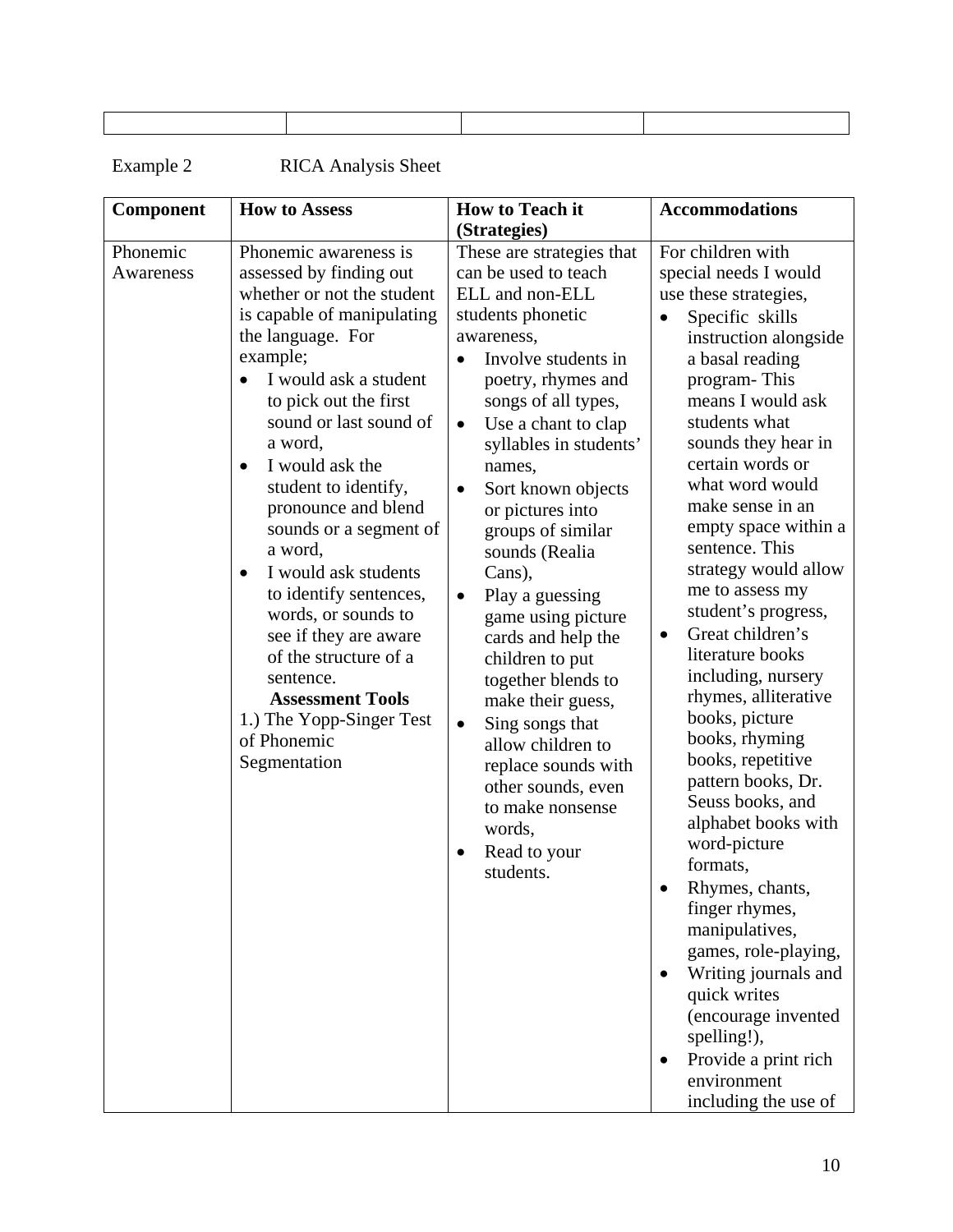|  | Word Walls,           |
|--|-----------------------|
|  | Rebus activities-this |
|  | activity is when you  |
|  | replace a noun in a   |
|  | sentence with a       |
|  | picture of the noun.  |
|  | The student can then  |
|  | replace the picture   |
|  | with an invented      |
|  | spelling of the word. |

| Assignment   |                                           | Points        |              | Due Date     |
|--------------|-------------------------------------------|---------------|--------------|--------------|
|              | Comment cards                             | 30 pts.       |              | Each class   |
|              | <b>Elementary Observation reflections</b> | $20$ pts.     |              | Sept. 20     |
|              | <b>Reading Strategy lesson</b>            | $20$ pts.     |              | Sign up      |
|              | Literature preparation                    | 10pts.        |              | September 25 |
|              | <b>TPE Reflective statements</b>          | $10$ pts.     |              | Oct. 18      |
|              | Professional dispositions                 | 10 pts        |              |              |
| <b>TOTAL</b> |                                           | $100$ pts.    |              |              |
|              | Grading scale                             |               |              |              |
| A            | 93-100 points                             | $B-$          | 80-82 points |              |
| $A-$         | 90-92                                     | $C_{+}$       | 77-79        |              |
| $B+$         | 87-89                                     | $\mathcal{C}$ | 74-76        |              |
| 83-86<br>B   |                                           | $\mathsf{C}$  | 70-72        |              |
|              |                                           |               |              |              |

### **COE Attendance Policy**

Due to the dynamic and interactive nature of courses in the College of Education, all students are expected to attend all classes and participate actively. At a minimum, students must attend more than 80% of class time, or s/he **may not receive a passing grade** for the course at the discretion of the instructor. Individual instructors may adopt more stringent attendance requirements. Should the student have extenuating circumstances, s/he should contact the instructor as soon as possible.

A good student is one who adheres to standards of dependability and promptness. If you miss two class sessions or are late (or leave early) for more than three sessions, you cannot receive an A. If you miss three class sessions you cannot receive a B.

Each assignment is due on the date indicated on the syllabus It is expected that the entire assignment will be completed and turned in by the required date. **Late assignments will be penalized by a 10% reduction in points for each week day late**. After **one week,** late assignments will be given a **zero**. Unless extraordinary circumstances are made known, this is not negotiable.

If you think you could have done better on an assignment, you can request to redo it. A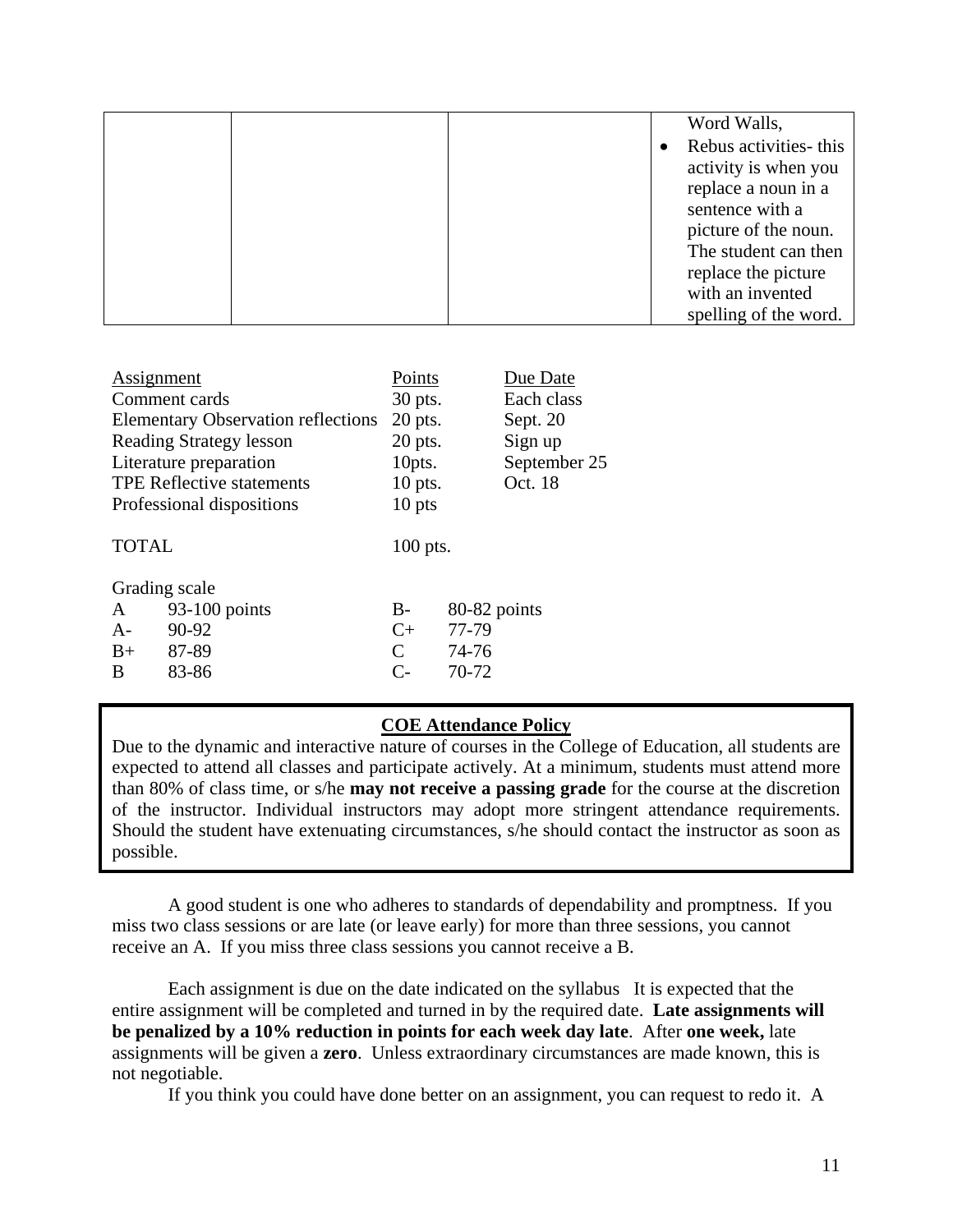redone assignment will automatically have a reduction of 5%. If you have any questions or concerns, please feel free to come in and speak with us about them. Select a "buddy" to ensure you receive handouts and information when you must miss class.

 You must maintain a B average (3.0 GPA) and cannot receive below a C+ in a course in your teacher education courses to receive a teaching credential from the State of California.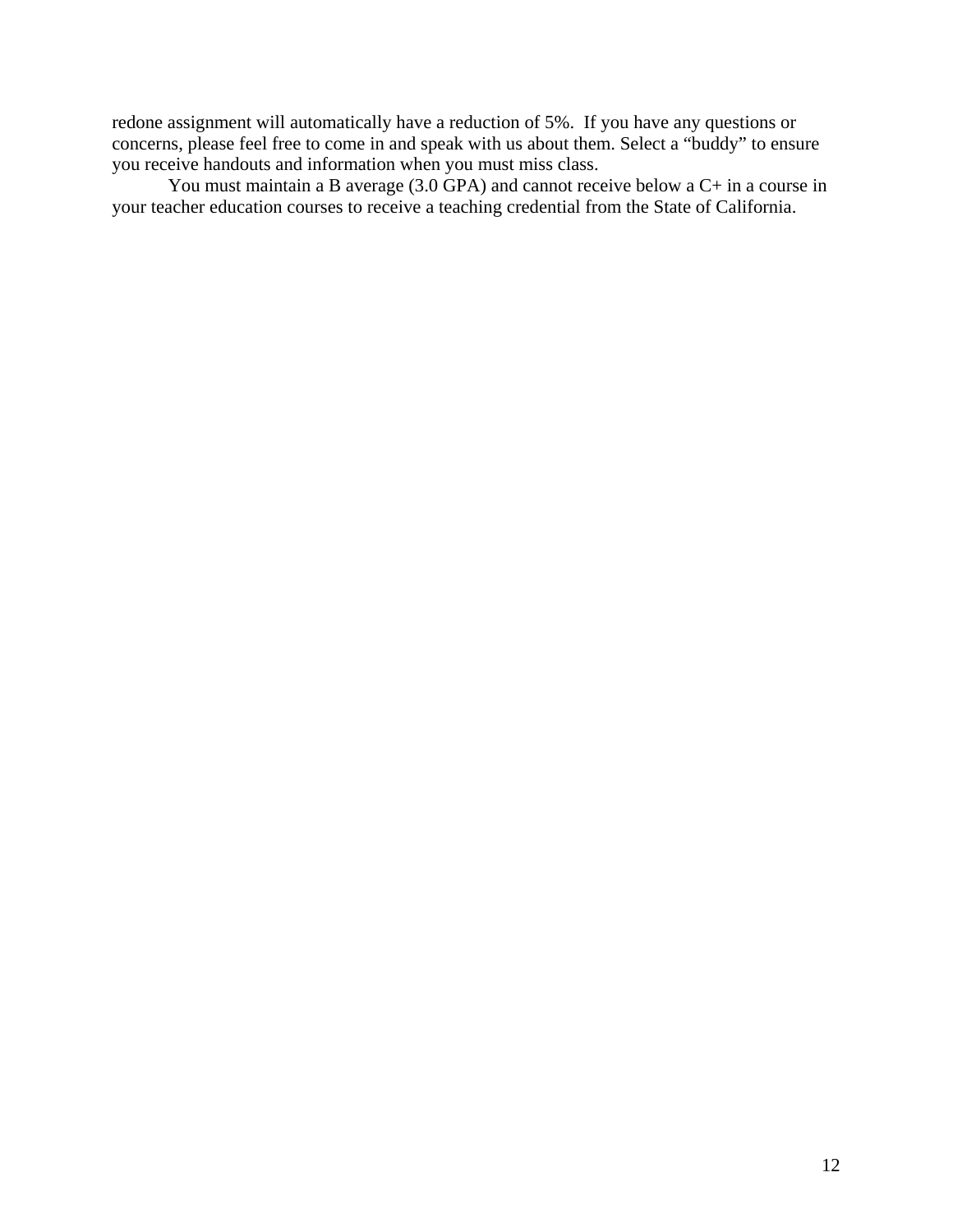| PART 1:<br><b>LANGUAGE STRUCTURE AND</b><br><b>FIRST- AND SECOND-LANGUAGE</b><br><b>DEVELOPMENT</b>                                                | <b>PART 2:</b><br><b>METHODOLOGY OF BILINGUAL,</b><br><b>ENGLISH LANGUAGE</b><br>DEVELOPMENT, AND CONTENT<br><b>INSTRUCTION</b>   | <b>PART 3:</b><br><b>CULTURE AND</b><br><b>CULTURAL DIVERSITY</b>                                      |
|----------------------------------------------------------------------------------------------------------------------------------------------------|-----------------------------------------------------------------------------------------------------------------------------------|--------------------------------------------------------------------------------------------------------|
| I. Language Structure and Use:<br><b>Universals and Differences</b><br>(including the structure of English)                                        | I. Theories and Methods of<br><b>Bilingual Education</b>                                                                          | I. The Nature of Culture                                                                               |
| The sound systems of language<br>А.<br>(phonology)                                                                                                 | Foundations<br>А.                                                                                                                 | Definitions of culture<br>А.                                                                           |
| Word formation (morphology)<br>В.                                                                                                                  | В.<br>Organizational models: What works<br>for whom?                                                                              | В.<br>Perceptions of culture                                                                           |
| C.<br>Syntax                                                                                                                                       | C.<br>Instructional strategies                                                                                                    | Intra-group differences (e.g., ethnicity,<br>C.<br>race, generations, and micro-cultures)              |
| Word meaning (semantics)<br>D.                                                                                                                     | II. Theories and Methods for Instruction<br>In and Through English                                                                | D.<br>Physical geography and its effects on<br>culture                                                 |
| Language in context<br>Е.                                                                                                                          | Teacher delivery for both English<br>А.<br>language development and content<br>instruction                                        | Cultural congruence<br>Е.                                                                              |
| Written discourse<br>F.                                                                                                                            | Approaches with a focus on English<br>В.<br>language development                                                                  | II. Manifestations of Culture: Learning<br><b>About Students</b>                                       |
| G. Oral discourse                                                                                                                                  | Approaches with a focus on content<br>C.<br>area instruction (specially designed<br>academic instruction delivered in<br>English) | What teachers should learn about their<br>А.<br>students                                               |
| Nonverbal communication<br>Н.                                                                                                                      | Working with paraprofessionals<br>D.                                                                                              | How teachers can learn about their<br>В.<br>students                                                   |
| Language Change<br>ı.                                                                                                                              |                                                                                                                                   | How teachers can use what they learn<br>C.<br>about their students (culturally<br>responsive pedagogy) |
| II. Theories and Factors in First- and<br><b>Second-Language Development</b>                                                                       | III. Language and Content Area<br><b>Assessment</b>                                                                               | III. Cultural Contact                                                                                  |
| Historical and current theories and<br>А.<br>models of language analysis that have<br>implications for second-language<br>development and pedagogy | A. Purpose                                                                                                                        | Concepts of cultural contact<br>А.                                                                     |
| Psychological factors affecting first- and<br>В.<br>second-language development                                                                    | В.<br>Methods                                                                                                                     | В.<br>Stages of individual cultural contact                                                            |
| Socio-cultural factors affecting first- and<br>C.<br>second-language development                                                                   | State mandates<br>C.                                                                                                              | C.<br>The dynamics of prejudice                                                                        |
| Pedagogical factors affecting first- and<br>D.<br>second-language development                                                                      | Limitations of assessment<br>D.                                                                                                   | Strategies for conflict resolution<br>D.                                                               |
| Political factors affecting first- and<br>Е.<br>second-language development                                                                        | Е.<br>Technical concepts                                                                                                          | IV. Cultural Diversity in U.S. and CA                                                                  |
|                                                                                                                                                    |                                                                                                                                   | <b>Historical perspectives</b><br>А.                                                                   |
|                                                                                                                                                    |                                                                                                                                   | Demography<br>В.                                                                                       |
|                                                                                                                                                    |                                                                                                                                   | Migration and immigration<br>C.                                                                        |